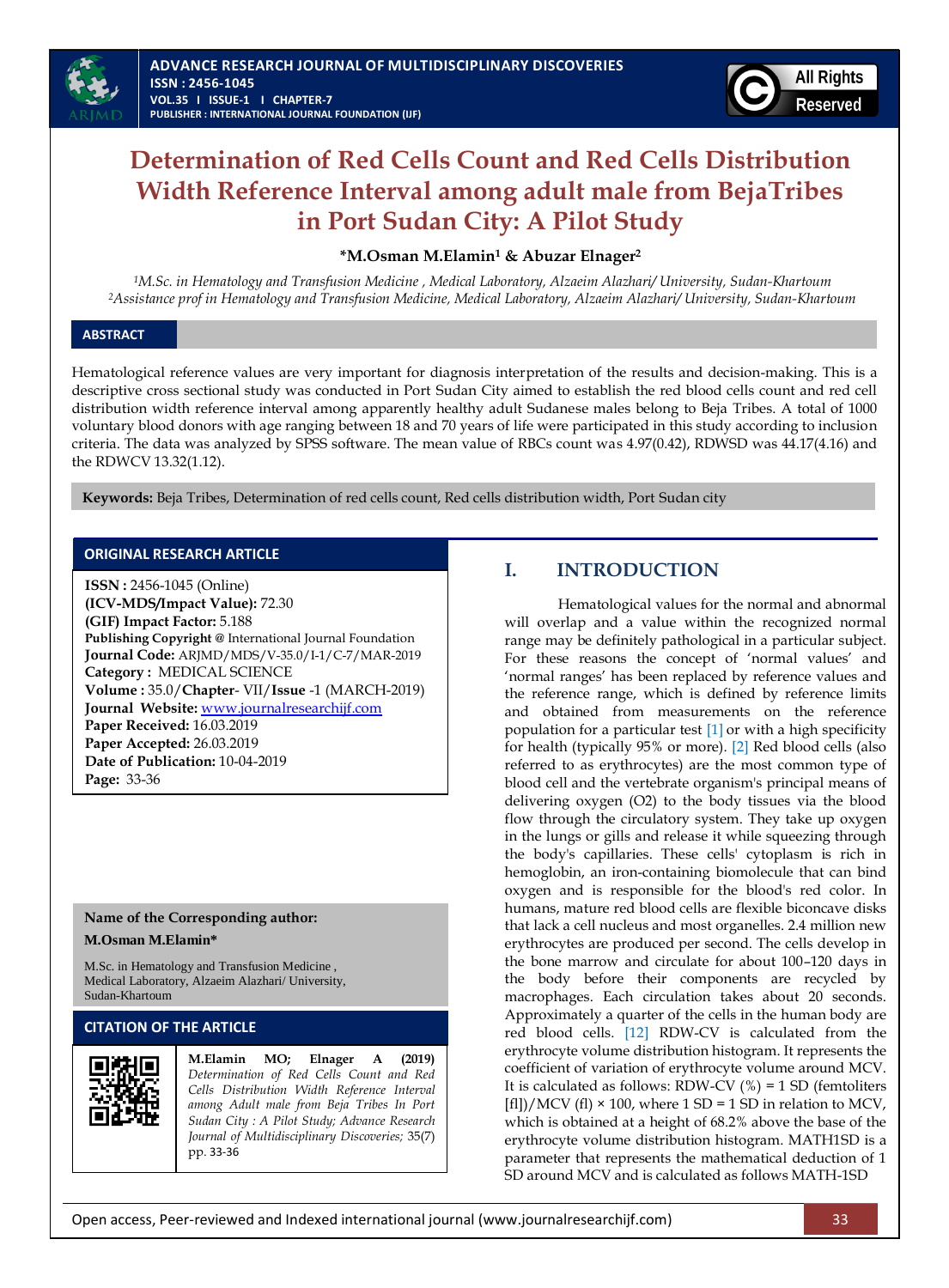#### ADVANCE RESEARCH JOURNAL OF MULTIDISCIPLINARY DISCOVERIES **ISSN : 2456-1045 (ONLINE)**

 $(f_1)$  = RDW-CV  $(\%) \times MCV$   $(f_1)/100$ . RDW-SD is determined from the width of erythrocyte volume distribution curve at level 20% above baseline and is expressed in femtoliters. The Figure shows the obtainment of these parameters. [\[14\]](#page-3-1) There were several previous studies have been done regarding to the reference interval such study in Southern India which reported that the RBCs count reference interval was (4.01-6.04) and RDWCV was (12.23- 15.36) [\[16\].](#page-3-2)Other study done in Ghana among adult male reported that the reference interval of RBCs count reference interval was (3.79–5.96) and the RDWCV was (11.5–16.7). [\[17\]](#page-3-3) A study done in Kenya reported the reference interval of RBCs count was (4.4–6.3). [\[17\]](#page-3-3) Other study done in Malaysia 15 reported that the reference interval of RBCs count was (4.53–5.95), RDWSD was (37.5–48.1) and the result of RDWCV was (12–14.8). [\[18\]](#page-3-4) There are many factors that influence reference intervals, such as age, sex, genetic, environment factor, and life style. In Sudan The doctors used the Caucasian reference interval and no publish data regarding reference interval for Sudanese population, therefore there is a need to have our own reference interval.

# **II. MATERIALS AND METHODS**

By using Mindray BC-300, 1000 were analyzed, the study duration from November 2016 to May 2017 at Port Sudan city among Beja Tribes.

# **III. STATISTICAL ANALYSIS AND GRAPHICAL PRESENTATION**

Data was analyzed by SPSS variation 22to get the mean.

# **IV. RESULTS**

A total of (1000) apparently healthy adult Sudanese male from Beja tribe at Port Sudan city were enrolled in this study, they selected according to the inclusion criteria. Table (3.1) shows the mean (SD), lower and upper 95% confidence interval of RBCs counts, RDW SD and RDW CV among apparently healthy adult Sudanese male from Beja tribe were in Port Sudan City. The mean has been used because the data shows normal distribution pattern of RBCs counts, RDW SD and RDW CV. The mean located between the upper and lower 95% CI which indicate the precision of the data.

### **Table (3.1)**

| Group             | 95% Confidence interval |              | <b>Mean</b> (SD) |
|-------------------|-------------------------|--------------|------------------|
|                   | Lower                   | <b>Upper</b> |                  |
| <b>RBCs</b> count | 4.94                    | 5.00         | 4.97(0.42)       |
| <b>RDWSD</b>      | 43.91                   | 44.43        | 44.17(4.16)      |
| <b>RDWCV</b>      | 13.25                   | 13.39        | 13.32(1.12)      |

**Table (3.2) shows the calculation of reference interval of RBCs counts, RDW SD and RDW using the following formula means ±2SD.**

**Table (3.2)**

ŏ

ADVANCE

| Group             | Reference interval mean $\pm(2SD)$ |  |
|-------------------|------------------------------------|--|
| <b>RBCs count</b> | $(4.13 - 5.81)$                    |  |
| <b>RDWSD</b>      | $(35.85 - 52.49)$                  |  |
| <b>RDWCV</b>      | $(11.08 - 15.56)$                  |  |

**Figure (3.1) shows the pattern of normal distribution of the data of the RBCs counts, among apparently healthy adult Sudanese male in Port Sudan city.**





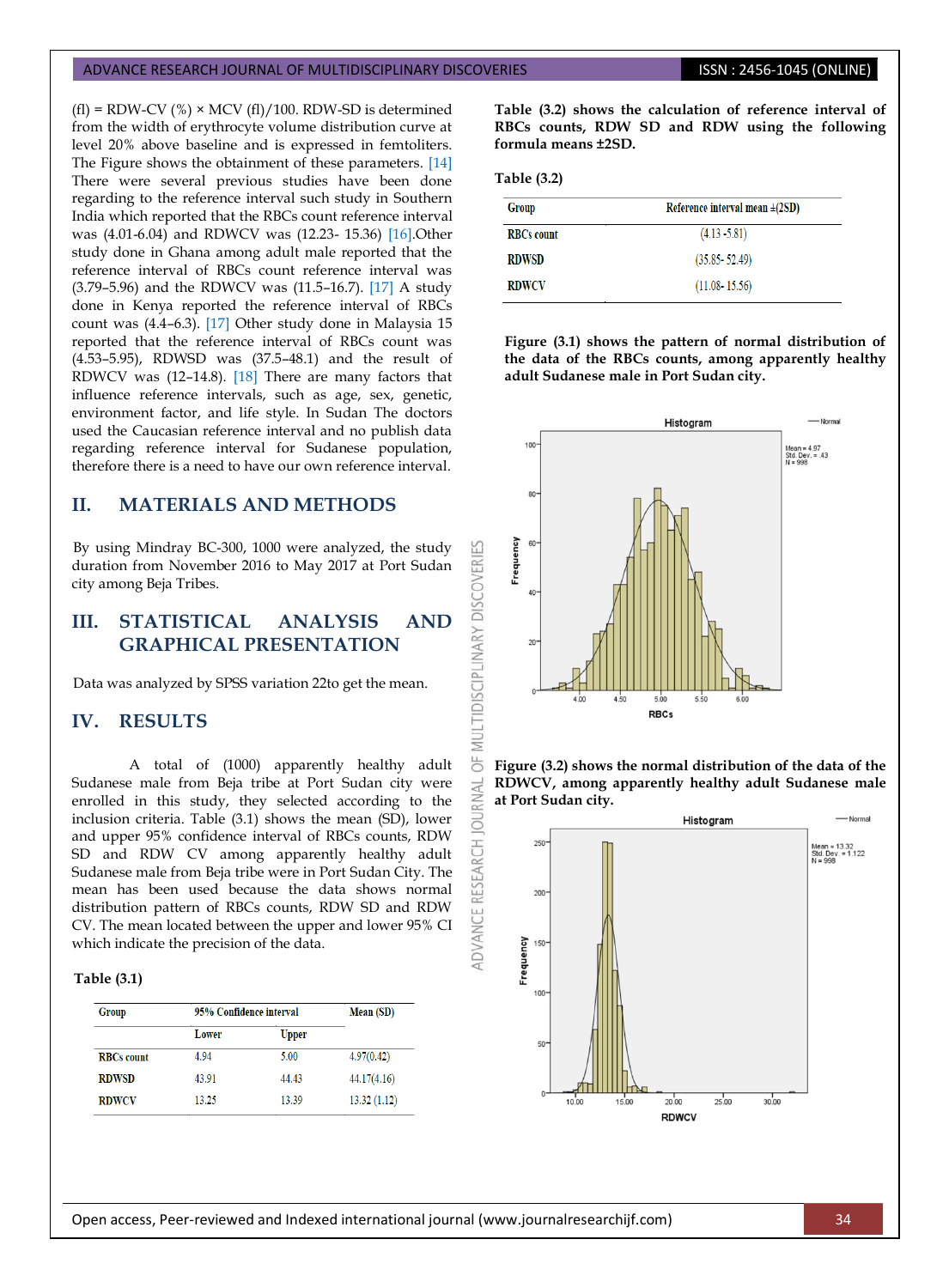**Figure (3.3) shows the normal distribution of the data of the RDWSD, among apparently healthy adult Sudanese male in Port Sudan city.**



### **V. DISCUSSION**

Clinical laboratory reference intervals are an important tool for identifying abnormal laboratory results and for ultimately guiding patient management decisions. The reference intervals affected by sex, age, population, genetic, demographic, nutritional and environmental factors[.\[20\]](#page-3-5)[,\[21\]](#page-3-6) This is a cross sectional study design conducted among apparently healthy adult Sudanese male from Beja tribe. The mean (SD) was used as analytical method because the data showed normal distribution and also it is more informative than other central tendency measures and can be used for inferential statistics of the population. This study was performed among (1000) normal subjects were selected according to inclusion criteria, their age ranged from 18-70 the mean age was 26 years. The result of this study showed RBCs count was 4.97(0.84), RDWSD was 44.17 (8.32) and RDWCV was 13.32 (2.24). A study done in Southern India among adult male revealed that the reference interval of RBCs count was (4.01-6.04) which was similar to this study in lower limit of reference interval. However the upper limit of our study reference interval was slightly lower than the study done in Southern Indi[a.\[16\]](#page-3-2) Other study done in middle Ghana among adult male was reported that the reference interval of RBCs count was (3.79–5.96). The lower limit of the present study was slightly higher and the upper limit was slightly lower than the above mentioned stud[y.\[17\]](#page-3-3) A study done in Kenya among adult male showed the reference interval of RBCs count was (4.4–6.3) which was higher than this study reference interval. [\[17\]](#page-3-3) Other study conducted in Malaysia among multiethnic population adult male showed RBCs count reference interval was (4.53–5.95). The lower 29 limit of the present study was slightly lower and the upper limit was similar to the study done in Malaysia. (18)Another study performed in Khartoum north among adult male revealed that the RBCs count reference interval was (4.6 – 5.6) which was higher in lower limit and lower in the upper limit when compared with this study[.\[19\]](#page-3-7) A study in Malaysia was conducted among adult male concluded that the RDWSD reference interval was (37.5 – 48.1) when compared with the present study the lower limit showed slightly higher and the upper limit was slightly lower. [\[18\]](#page-3-4) A previous study was done by Angeli Ambayya et al 2014 among adult male reported that the result of RDWCV reference interval was (12 – 14.8). The lower limit of the present study was slightly lower and the upper limit was slightly higher than the previous study. [\[18\]](#page-3-4)

### **VI. CONCLUSION**

The present study concluded that the reference interval of RBCs and RDW among Beja tribe was determined which was similar to many and differ from others. The difference might be due to genetic, geographic, and environmental factors.

## **VII. ACKNOWLEDGEMENT(S)**

First of all we thank Allah for giving me health and power to reach this level. I would like to express my deepest gratitude to my supervisor Dr. Abuzar Elnager for his advice guidance and support. Thanks extend to the people from whom these samples were collected for this study, and I"m also great full to my friends. And lastly but never the least I thank my family for the great support and continuous help.

### **VIII. REFERENCES**

DISCOVER

MULTIDISCIPLINA

5

**JOURNAL** 

**RESEARCH** 

- <span id="page-2-0"></span>[1] **Barbara J. Bain; Imelda Bates, Mike Laffan, and S. Mitchell Lewis;2011,** Practical Haematology, UK, Elsevier.
- <span id="page-2-1"></span>[2] **Ken Sikaris**"Physiology and its Importance for Reference Intervals";Clin biochem Rev ; 35(1) 2014:3- 5.
- [3] **Rinsho Byori;** "Factors that influence reference values; Clinical pathology; 1992 Aug; 40(8):828-36.
- [4] **Venkatesan Mudaliar, Chacko Jiyo.** Statistical methods to derive reference intervals for laboratory parameters using SAS. Journal of Clinical &Experimental Research. Volume 1Issue 2,2013.
- [5] **Richard C. Friedberg, MD, PhD, RhonaSouers, MS, Elizabeth A. Wagar, MD, Ana K. Stankovic, MD, PhD, MPH, and Paul N. Valenstein, MD,** The Origin of Reference Intervals, Archives of pathology and laboratory medicine, volume 131,Issue 3,March 2007
- [6] **Napolitano, LM; Kurek, S; Luchette, FA; Corwin, HL; Barie, PS; Tisherman, SA;** American College of Critical Care Medicine of theSociety of Critical Care, Medicine; Eastern Association for the Surgery of Trauma Practice Management, Workgroup (Dec 2009). "Clinical practice guideline: red blood cell transfusion in adult trauma and critical care.". Critical Care Medicine. 37 (12): 3124–5.

Open access, Peer-reviewed and Indexed international journal (www.journalresearchijf.com) 35